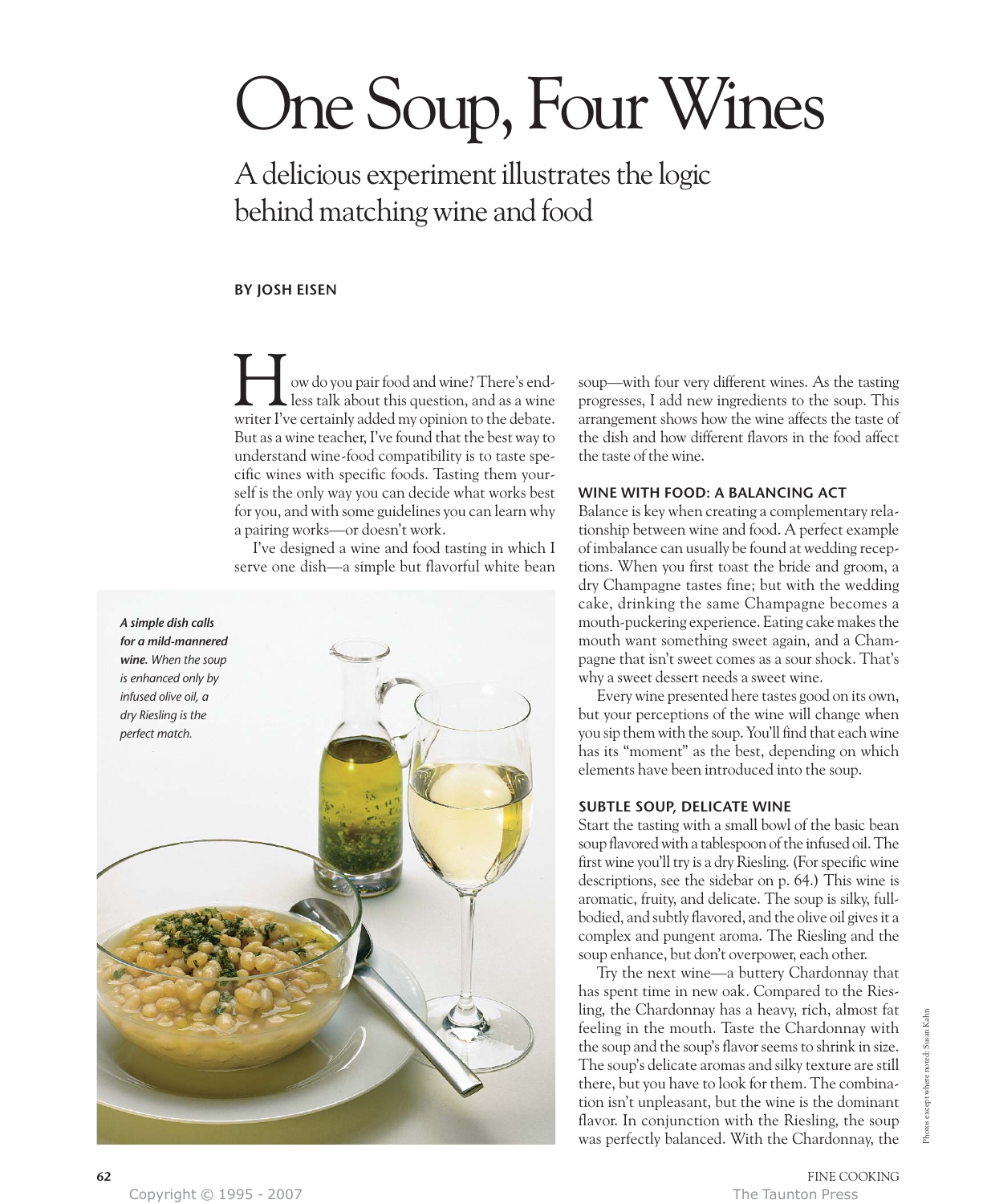

*Author Josh Eisen pours the first wine in the tasting, a handson demonstration of how wines and food interact. The tasting calls for four different wines—the perfect number for turning the experience into a small dinner party.*

soup seems lackluster because the full body of the wine is out of balance with the delicacy of the soup.

Follow the Chardonnay with the Cabernet/ Merlot blend at room temperature. The wine and soup make a passable combination, but the wine obscures the beans' silkiness and subtlety—qualities that had been exciting and delicious with the Riesling. The red wine obscures the soup, but not in the same way as the Chardonnay. The Cabernet/Merlot has too much fruit and not enough acid, and the soft fruitiness of the wine overpowers the simple soup.

## **A RICH CHARDONNAY NEEDS BOLD FLAVORS**

Now grate about a tablespoon of Parmesan cheese into each bowl of soup—the scenario changes completely. Suddenly, the Chardonnay comes into balance and is a stunning partner for the soup. This apparent change of heart happens because the cheese makes the soup taste richer and fuller, and the Parmesan's milk fat absorbs the wine's tannins. The sweet richness of the Parmesan is a good balance for the Chardonnay's rich, vanilla fruit. If you taste the Riesling with this version of the soup, you'll find that the wine somehow has become weak and flat.

Now try this incarnation of the soup with the Cabernet/Merlot blend. You'll find the combination has no special dimension; in fact, the soup tastes rather flat. Again, the problem is the wine's fruitiness, which still overpowers the dish. Even

APRIL/MAY 1995 **63**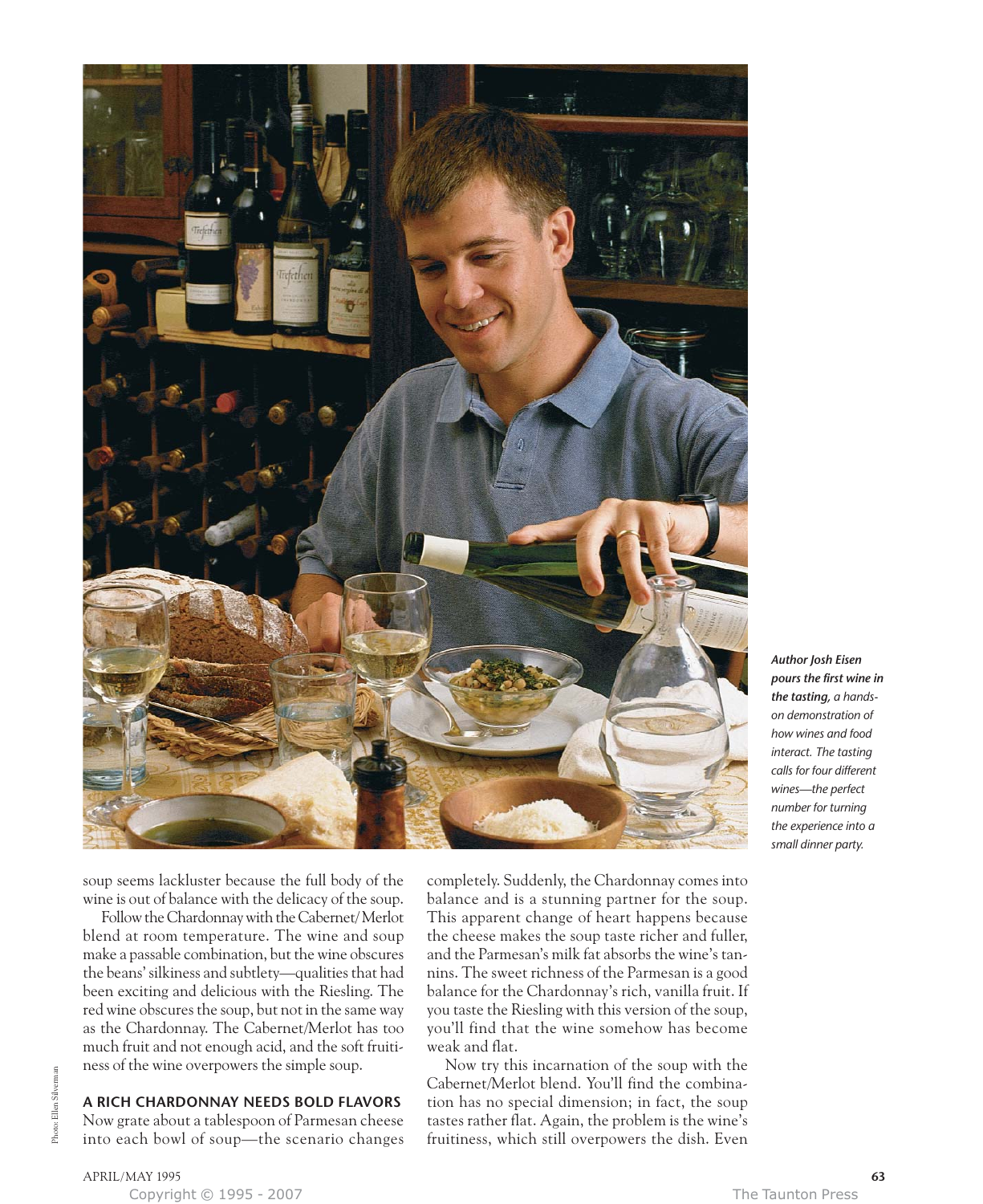

the strong flavor of Parmesan doesn't give the soup enough strength to stand up to the wine.

### **COMPLEX CONTRASTS CALL FOR A RED**

The final version of the soup incorporates a blend of slowly sautéed tomatoes, onions, and herbs (called *sofregit* in Spanish). When you add a couple of spoonfuls of this mixture to the soup, the dish changes altogether. Now there's a lush, succulent feel to the soup, with a full range of flavors. The tomatoes make the soup both sweeter and more acidic, and these qualities give the Cabernet/ Merlot a springboard. The same qualities—fruitiness and acidity—that made this wine a poor choice in other versions of the soup now can be enhanced. In fact, at this point it's best to serve this wine just cooler than room temperature to bring out its fruit flavors and make the acidity more prominent. Together, the soup and wine taste balanced and alive, and they're a pleasure to

*A new addition makes the right wine choice go from white to red. A* sofregit *of slowly sautéed tomatoes, onions, and herbs gives*



eat together. The wine seems bright and lively without dominating your taste buds or the soup.

If you were to try this version of the soup with a white wine, the combination would be underwhelming. White wines seem to wither and lose almost all their flavor in the face of acidic tomatoes.

The final wine is another red—this time a Cabernet Sauvignon that's rich, concentrated, and aged in new oak. Taste this pairing and you'll find the wine dominates. The Cabernet is just too heavy, earthy, and intense for the soup, even with the tomato, onion, and herbal flavors of the *sofregit.* The Parmesan helps, but the combination is still merely fair, not dazzling. The lighter red wine more closely

#### **CHOOSING THE WINES**

I used Trefethen wines in creating this wine and food test, but other wines can be substituted if they approximate the wines that I used in flavor, style, weight, and balance. Of course, the results will be somewhat different, but the fundamental transitions and differences between wines will still be apparent. To make the job of finding other wines easier, try to find a knowledgeable wine merchant.

Here are the wines I used and suggestions of what to look for in choosing replacement wines.

**1992 White Riesling Trefethen,** or look for a dry young Riesling that's fresh and delicate. If

you can't find a Riesling, don't substitute Chardonnay or Sauvignon Blanc; instead, use a Pinot Blanc or a Pinot Gris.

**1987 Library Selection Chardonnay Trefethen,** or try a fully evolved Chardonnay from the United States or a Burgundy such as Puligny-Montrachet. Look for harmonious balance between oak, fruit, and acidity, where new oak is not the dominant flavor.

**NV Eshcol Trefethen** (68% Cabernet Sauvignon, 32% Merlot), or substitute a young Cabernet/Merlot blend, or a Cabernet with ample concentrated fruit and soft,

ripe tannins. It should be well balanced, easy to drink, and made without using new oak barrels. Look for an inexpensive, simple, and young red wine with lots of fruit and soft tannins.

**1989 Estate Reserve Cabernet Sauvignon Trefethen,** or look for an outstanding reserve Cabernet Sauvignon where the oak is not a dominant flavor. Look for good fruit concentration, elegance, and complexity in wines from the United States, Bordeaux, Australia, New Zealand, or Chile.